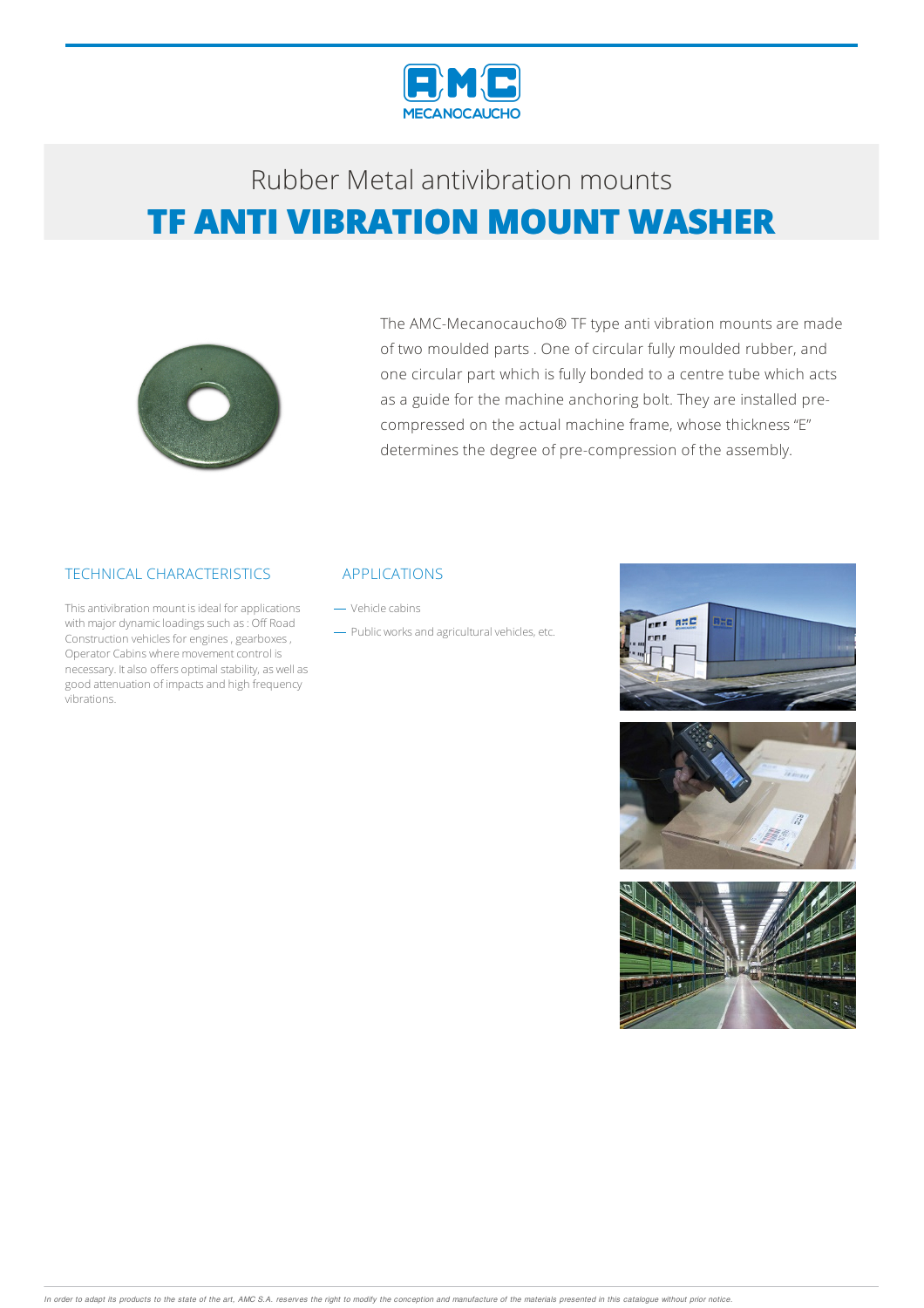

# Rubber Metal antivibration mounts **TF ANTI VIBRATION MOUNT WASHER**

#### DIMENSIONS

| Type          | $Qext$<br>(mm.) | Øint<br>(mm.) | <b>THICKNESS</b><br>(mm) | Code   |
|---------------|-----------------|---------------|--------------------------|--------|
| TF 55 Washer  | 54              |               |                          | 611056 |
| TF 100 Washer | 110             | 24,5          |                          | 606484 |
| TF 105 Washer | 105             | 18            |                          | 606481 |

In order to adapt its products to the state of the art, AMC S.A. reserves the right to modify the conception and manufacture of the materials presented in this catalogue without prior notice.